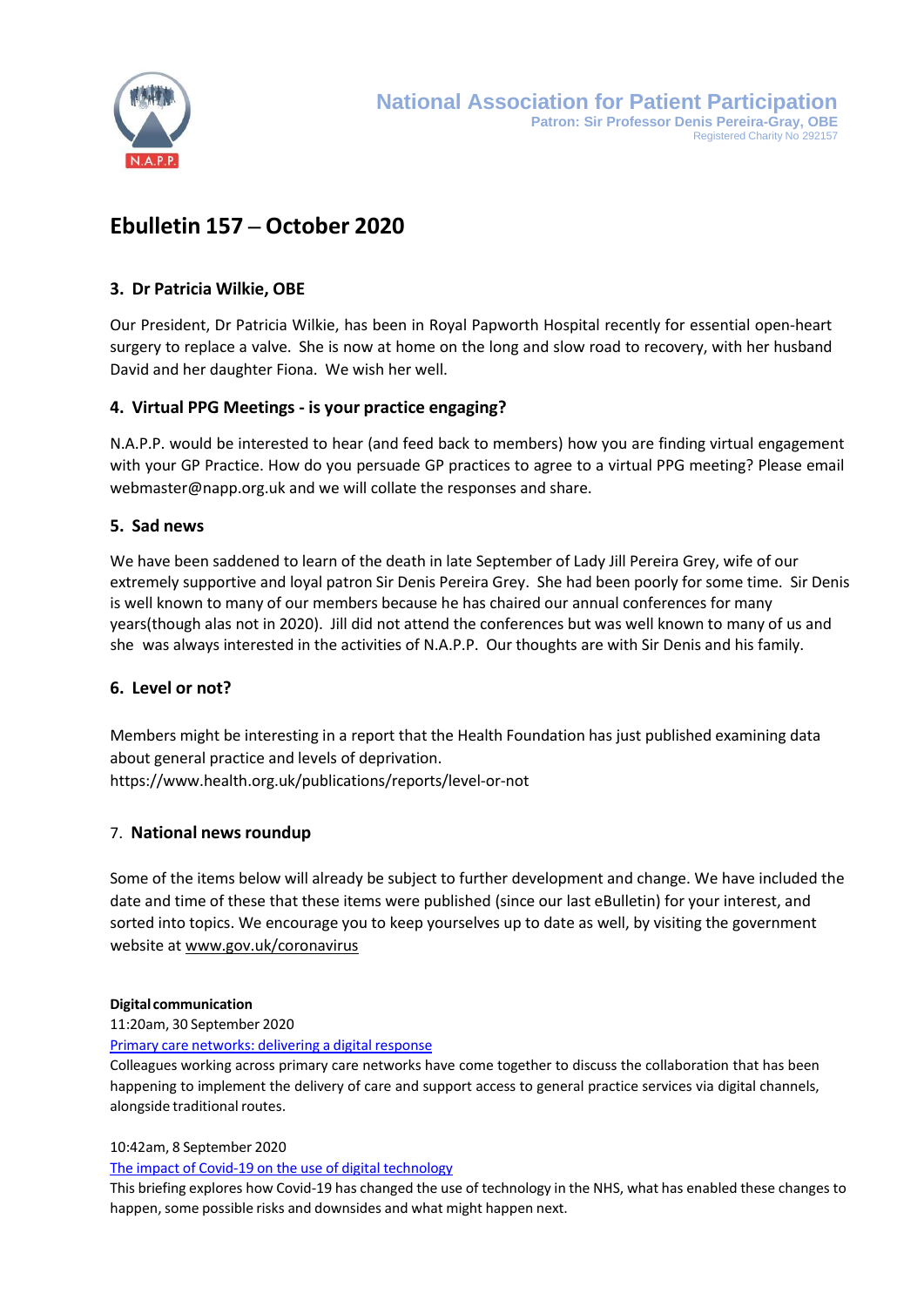## **Health Promotion**

10:53am, 1 October 2020

Plan now for [Self-Care](http://www.networks.nhs.uk/networks/news/plan-now-for-self-care-week) Week

National Self-Care Week from 16 to 22 November offers opportunities to reinforce health messages around issues such associal distancing and wearing masks, quitting smoking, nutrition and exercise, and protecting mental wellbeing.

#### 09:26am, 22 September 2020

# Surge in smokers trying to quit see [increased](http://www.networks.nhs.uk/networks/news/surge-in-smokers-trying-to-quit-see-increased-success-rates-in-2020) success rates in 2020

This Stoptober, smokers in England are being encouraged to put their lungs first, strengthen their immune system and breathe easier ahead of flu season by joining more than 2 million smokers who have made a quit attempt since 2012 with the annual campaign.

#### 09:59am, 21 September 2020

#### Communications toolkit for GP practices

Thistoolkit has been developed to support general practice, Primary Care Networks and CCGs to explain to patients how they can safely access general practice during the coronavirus outbreak.

#### 10:11am, 9 September 2020

#### [Resources](http://www.networks.nhs.uk/networks/news/resources-available-to-promote-access-to-primary-care) available to promote access to primary care

Social media resources advising patients about how GP and dental services are operating are now available to download from the Campaign Resource Centre.

10:59am, 29 September 2020

# Surge in people [checking](http://www.networks.nhs.uk/networks/news/surge-in-people-checking-their-risk-of-type-2-diabetes) their risk of type 2 diabetes

Almost 300,000 people have accessed the tool to check their risk of type 2 diabetes online less than two months after the NHS fast tracked access to its world leading Healthier You Diabetes Prevention Programme.

#### **Healthcare Services and Commissioning**

10:50am, 23 September 2020

Medical [commissioning](http://www.networks.nhs.uk/networks/news/medical-commissioning-primary-care-2013-an-introduction-to-the-medical-contract) (primary care) – an introduction to the medical contract

This virtual course introduces commissioners to the primary care medical contracts (GMS, PMS, APMS) that they will be managing.

# 10:43am, 23 September 2020

#### Support for [personal](http://www.networks.nhs.uk/networks/news/support-for-personal-health-budgets) health budgets

NHS England has relaunched theirsupport programme for commissioners and providers looking to develop or expand their work on personalised care through personal health budgets.

# 10:41am, 23 September 2020

Advice and [guidance:](http://www.networks.nhs.uk/networks/news/advice-and-guidance-guide-for-general-practice) guide for general practice

Advice and guidance (A&G) services provide GPs with continued access to specialist advice on investigations, interventions and potential referrals.

# 09:57am, 21 September 2020

# Structured medication reviews and medicines [optimisation](http://www.networks.nhs.uk/networks/news/structured-medication-reviews-and-medicines-optimisation)

This document sets out guidance for primary care networks (PCNs) implementing the structured medication review (SMR) and medicines optimisation service, as per the requirements set out in the 2020/21 Network Contract Directed Enhanced Service (DES) Specification; which states that PCNs must have due regard to this guidance when delivering the service.

#### 10:46am, 25 September 2020

GP Referral to Community Pharmacist [Consultation](http://www.networks.nhs.uk/networks/news/gp-referral-to-community-pharmacist-consultation-service-to-be-made-available-across-england) Service to be made available across England

GP practices across England will be able to refer patients with minor illnesses asking for a GP appointment for a same day consultation with a community pharmacist, as part of a new referral pathway to the NHS Community Pharmacist Consultation Service (CPCS).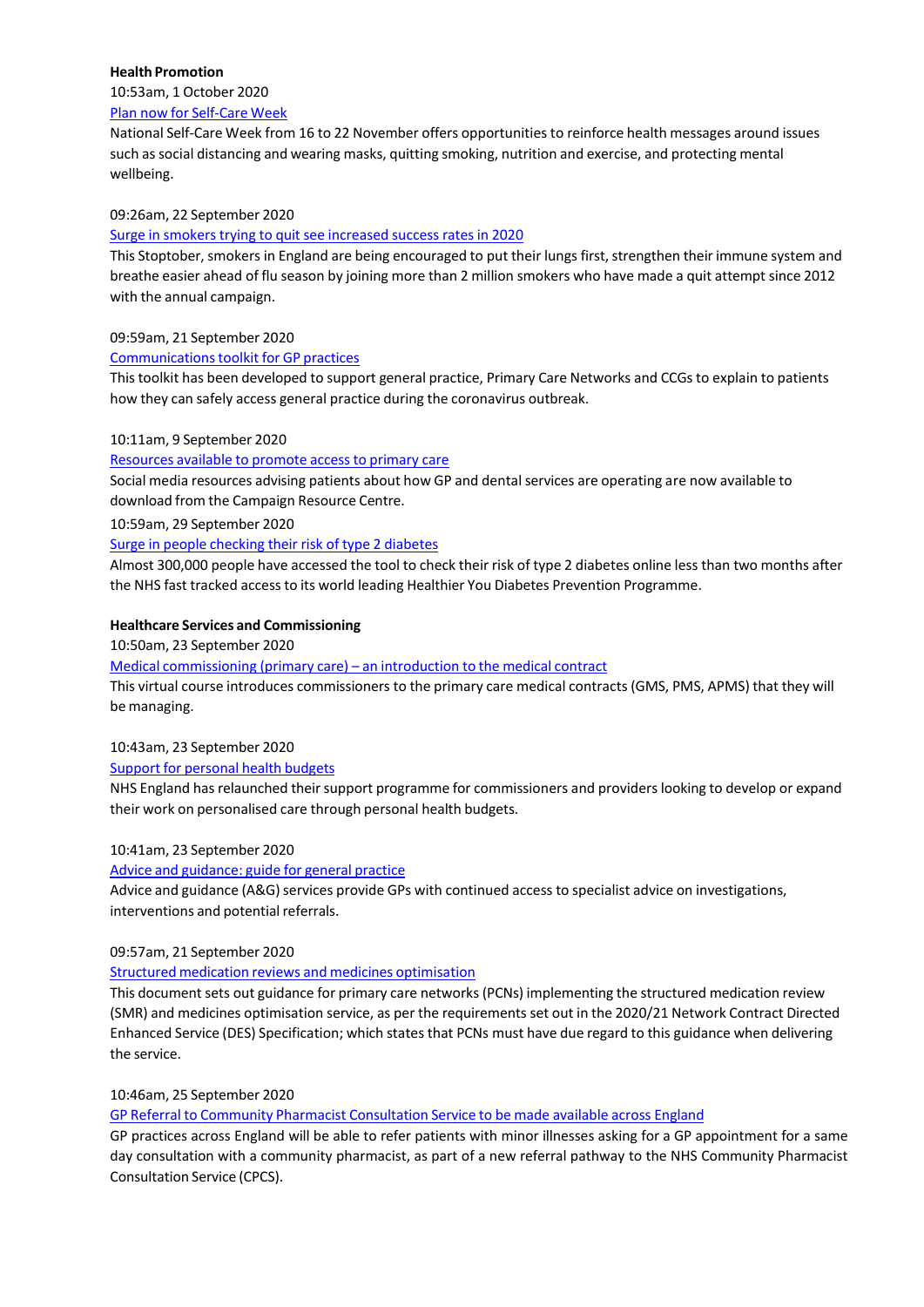#### 11:22am, 30 September 2020

# Network DES 2020/21 service [requirements](http://www.networks.nhs.uk/networks/news/network-des-2020-21-service-requirements-and-supporting-guidance) and supporting guidance

NHS England published an updated Network Contract DES Specification, Network Contract DES Guidance and Investment and Impact Fund implementation guidance.

# 10:46am, 8 September 2020

#### Changes to the General Medical Services contract for 2020/21

Thisletter and guidance document provides an update on the arrangements for the Quality and Outcomes Framework (QOF) for the remainder of 2020/21 and the Dispensary Services Quality Scheme (DSQS) which was reinstated from 1 August 2020.

## **Mental Health**

11:17am, 30 September 2020

#### Dementia during [coronavirus](http://www.networks.nhs.uk/networks/news/dementia-during-coronavirus)

Since the coronavirus (Covid-19) lockdown on 23 March, this investigation found family and friends have spent an extra 92 million hours caring for loved ones with dementia, due to the double impact of lockdown making dementia symptoms worse, and the chronically underfunded social care system leaving them nowhere else to turn.

# 09:56am, 9 September 2020

Every Mind [MattersN](http://www.networks.nhs.uk/networks/news/every-mind-matters)HS England and Public Health England has launched a renewed drive to encourage parents and carers to visit the Every Mind Matters website and take advantage of new advice developed in partnership with leading children and young people's mental health charities.

#### **NICE Guidance**

10:57am, 29 September 2020

People [approaching](http://www.networks.nhs.uk/networks/news/people-approaching-the-end-of-life-should-be-supported-in-a-timely-and-effective-way) the end of life should be supported in a timely and effective way

NICE has published an impact report on end of life care in which we highlight NICE guidance and standards which have contributed to improvements in end of life care for adults.

# 11:22am, 17 September 2020

# NICE [indicator](http://www.networks.nhs.uk/networks/news/nice-indicator-menu-2020) menu 2020

NICE have published new indicators for general practice on the NICE website.

# **Prescribing**

10:00am, 9 September 2020

### Social [prescribing](http://www.networks.nhs.uk/networks/news/social-prescribing)

Social prescribing is a means for GPs and other health care professionals to refer patients via a link worker to nonclinical services in the local community.

# 10:23am, 7 September 2020

# Roll out of Electronic [Prescription](http://www.networks.nhs.uk/networks/news/roll-out-of-electronic-prescription-service-eps-phase-4) Service (EPS) Phase 4

Phase 4 allows the EPS to be used for patients without a pharmacy nomination. All GP practices using EPS with TPP SystmOne and EMIS Web will have Phase 4 enabled between Monday 7 and Friday 11 September 2020.

#### **Research**

# 11:19am, 17 September 2020

# Women's lives, women's rights: strengthening access to contraception

This report finds that women in England are facing difficulty in accessing contraception, with many being bounced from service to service, which can result in more unplanned pregnancies and increased demand for maternity and abortion care.

# 10:26am, 15 September 2020

#### People in most [deprived](http://www.networks.nhs.uk/networks/news/people-in-most-deprived-areas-were-almost-twice-as-likely-to-visit-a-e) areas were almost twice as likely to visit A&E

There were almost twice as many attendances to Accident and Emergency departments in England for the 10% of the population living in the most deprived areas (3.1 million), compared with the least deprived 10% (1.6 million) in 2019- 20, according to official figures published by NHS Digital.